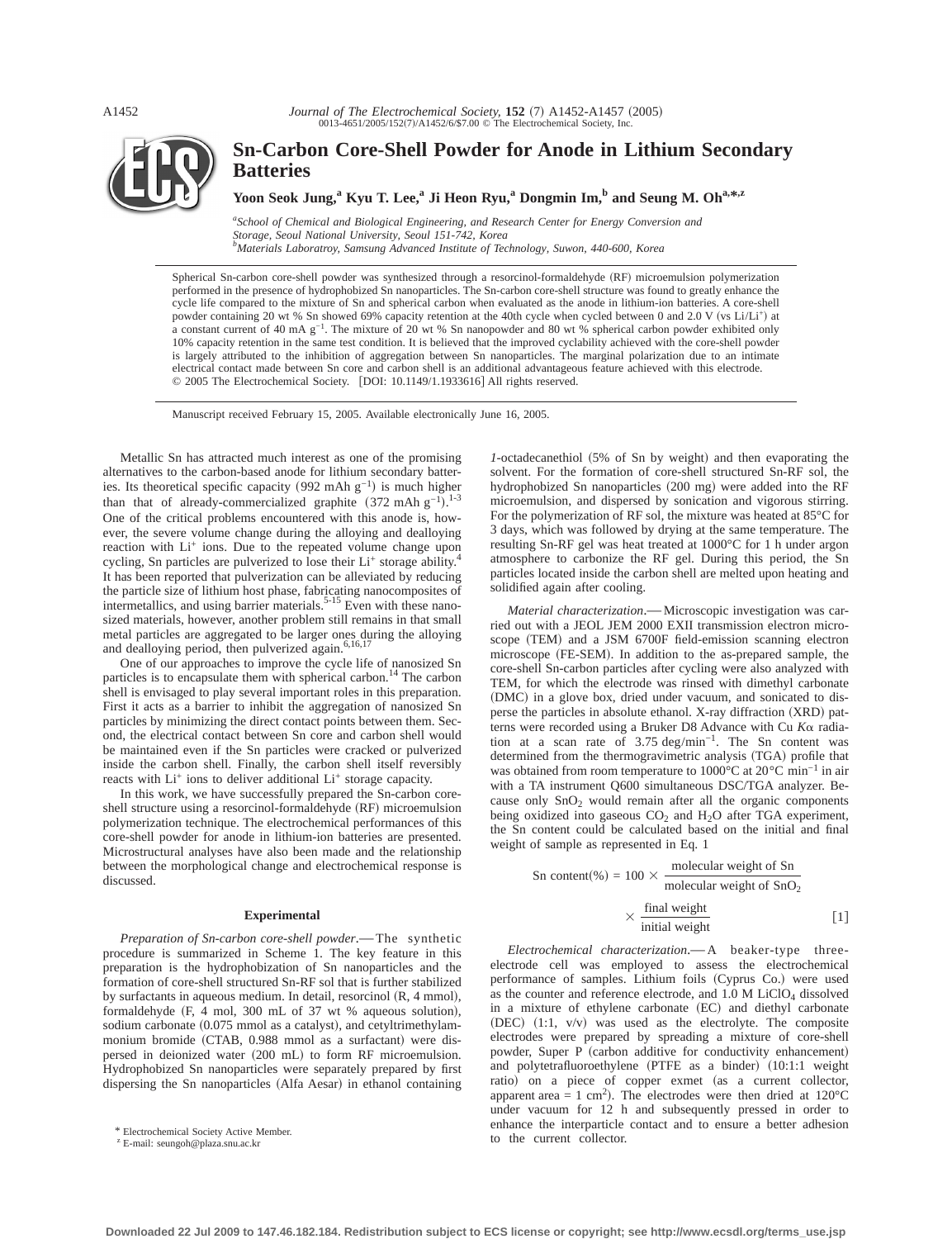

Galvanostatic charge-discharge cycling was made with a current density of 40 mA  $g^{-1}$  in the voltage range 0 to 2.0 V (vs Li<sup>+</sup>/Li). The galvanostatic intermittent titration technique (GITT) was employed to monitor the evolution of electrode polarization during cycling, where a current pulse of 40 mA g−1 was applied for 5 min to measure the closed-circuit voltage (CCV) and turned off for 20 min to obtain the quasi-open-circuit voltage (QOCV). The sequential current pulse was applied for both charging and discharging period in the range of 0-2.0 V (vs Li/Li<sup>+</sup>). Polarization value was calculated from the difference between the CCV and QOCV in each voltage transient. All the electrochemical experiments were conducted at 25°C in a glove box.

### **Results and Discussion**

*Characterization of Sn-carbon core-shell powder*.—A TEM image of hydrophobized Sn nanoparticles is shown in Fig. 1. The shape is spherical and the size is typically in the range 100 to 300 nm. Because only the particles having sufficiently hydrophobic surface can be encapsulated by RF sol, the surface of Sn nanoparticles was hydrophobized with 1-octadecanethiol. The thiol functional group in this molecule is very likely adsorbed on the surface of Sn with the alkyl chain directing outside. The hydrophobic nature can be confirmed by their preference for nonpolar solvents as manifested in Fig. 2. It is seen that the thiol-treated Sn nanoparticles (Fig. 2b) are readily extracted to the hydrophobic  $n$ -hexane layer (upper) from the hydrophilic aqueous layer (lower), whereas the bare Sn nanoparticles are not (Fig. 2a).

Once hydrophobized Sn nanoparticles are added into the RF emulsion, as they are more hydrophobic than RF sol, the Sn par-

 $200$  nm

**Figure 1.** TEM image of Sn nanoparticles used for the preparation of coreshell powder.

ticles are supposed to place at the innermost region (core), and the RF sol at the outside  $(shell)$ .<sup>18,19</sup> The FE-SEM and TEM images of Sn-carbon core-shell powder that was obtained after polymerization and carbonization are presented in Fig. 3a and b, respectively. The particles are spherical in shape and uniform in size  $(Fig. 3a)$ . It is seen in Fig. 3b that the size and shape of Sn nanoparticles (the darker image in the core) do not change significantly, although they apparently experience a liquid state during the heat treatment. Note that the melting point of Sn is 231.9°C. Carbon shell thus appears to keep liquid Sn in the core from leaching out even at high temperature  $(1000^{\circ}C)$ . This Sn-carbon core-shell structure would minimize the particle aggregation because the direct contact between Sn particles is negligible.

Figure 4 shows the XRD pattern of a Sn-carbon core-shell powder. All the peaks can be assigned to those of  $\beta$ -Sn (JCPDS no. 04-0673). Peaks corresponding to any oxide phases are not found, implying that any Sn-oxide compounds on the surface of Sn nanoparticles have been reduced to metallic Sn by carbothermal reduction. In addition, the absence of peaks corresponding to graphite and the presence of a broad peak at 23° indicates that the resulting carbon shell is a hard carbon or nongraphitizable carbon. The RF gel is one of the cross-linked polymers which are reportedly prone to becoming a hard carbon after carbonization process.

*Electrochemical characterization of Sn-carbon core-shell* powder.-Four different samples (Table I) were electrochemically characterized. As well as the Sn-carbon core-shell powder (CSP), the control samples such as a spherical carbon powder  $(SC)$ , Sn nanoparticles that are not encapsulated (SN), and a mixture of



**Figure 2.** Photographs of (a) the bare Sn nanoparticles and (b) hydrophobized Sn nanoparticles that were dispersed in a mixture of  $n$ -hexane (upper) and water (lower).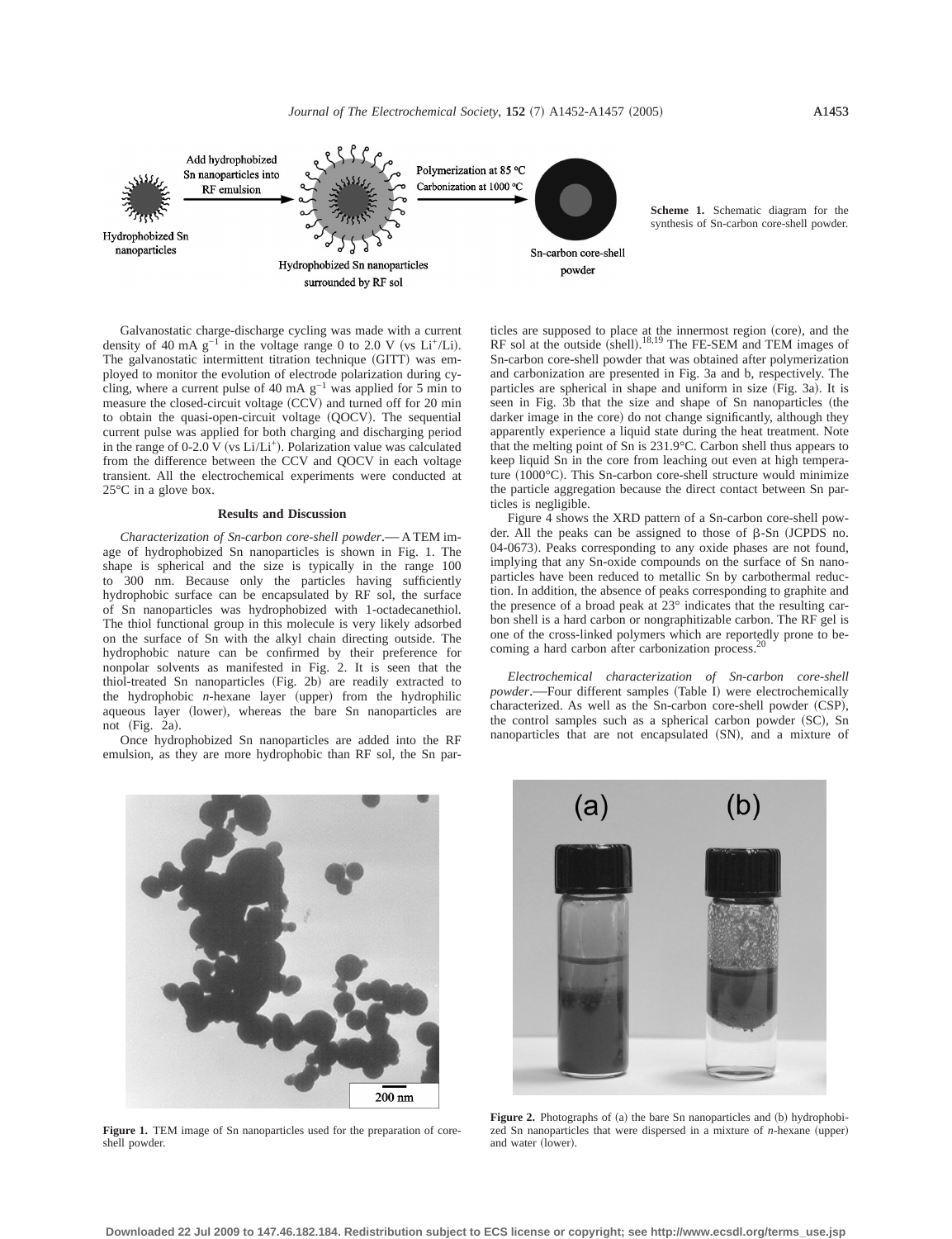

Figure 3. (a) FE-SEM, and (b) TEM images of a Sn-carbon core-shell powder.

spherical carbon and Sn nanoparticles (MIX) are included. SC was prepared using the same process as CSP except that the Sn nanoparticles were not added.

Typical charge-discharge voltage curves of CSP are given in Fig. 5. Plateaus around 0.4-0.8 V range correspond to the electrochemical alloying/dealloying reaction between  $Li^+$  ion and Sn.<sup>21</sup> The background voltage profiles that are associated with the Li+ insertion/



**Figure 4.** XRD pattern of the Sn-carbon core-shell powder. The reference peaks for  $\beta$ -Sn are drawn based on the data in JCPDS no. 04-0673 ( $\lambda$  $= 1.54056$  Å).

| Table I. Description of the samples used for the electrochemical |  |  |  |
|------------------------------------------------------------------|--|--|--|
| characterization.                                                |  |  |  |

| Sample     | Description                 | Sn content/wt % |
|------------|-----------------------------|-----------------|
| <b>SC</b>  | Spherical carbon            | O               |
| <b>SN</b>  | Sn nanoparticles            | 100             |
| <b>MIX</b> | Mixture of spherical carbon | 20 <sup>a</sup> |
|            | and Sn nanoparticles        |                 |
| CSP        | Sn-carbon core-shell powder | $20^a$          |

<sup>a</sup> Determined from TGA profiles.

removal into/from carbon also appear, where the different voltage slopes at three different potential regions  $(0-0.12 \text{ V}, 0.12-0.8 \text{ V}, \text{ and})$ above 0.8 V) in the discharge profiles are recognized. This reflects the presence of three different Li<sup>+</sup> storage sites in carbon shell, which is one of the characteristic features found in hard carbons that are prepared from cross-linked polymeric precursors or isotropic pitches.<sup>20,22-25</sup> In the first cycle, the charging and discharging capacities are 773 and 424 mAh g<sup>-1</sup>, respectively, from which a Coulombic efficiency of 55% is calculated. It is well known that hard carbons show a lower Coulombic efficiency compared to graphites. The irreversible capacity of hard carbons at the first cycle is attributed to the solid electrolyte interface (SEI) formation, the degree of which is proportional to the surface area of carbon and the irreversible storage (trapping) of Li<sup>+</sup> ions at void or cavity sites that are highly populated in this type of carbons.<sup>26-29</sup>

Figure 6 shows the differential charging capacity profiles in the first two cycles for the samples listed in Table I. If a peak in the first cycle disappears in the second cycle, it can be regarded as an irreversible one. The peak near 0.0 V observed with the carboncontaining electrodes (SC, MIX, and CSP) corresponds to the reversible reaction of carbon shell with Li<sup>+</sup> ion, whereas two distinguishable peaks at around 0.65 and 0.40 V observed with the Sn-containing electrodes (SN, MIX, and CSP) correspond to the alloying reactions of Sn core. In addition to these reversible peaks, several irreversible peaks are recognized above 0.7 V. In the profile of SC, two irreversible peaks  $#$  at 0.80 and 1.25 V are located that are associated with the electrolyte decomposition on carbon surface. In the profile of SN, however, the irreversible peaks  $(*)$  are found at different potentials, 1.05 and 1.55 V, which are also related to the catalytic decomposition of electrolyte on Sn surface.10,30-32 In the profile of MIX, all the irreversible peaks corresponding to carbon and Sn are present together. In the profiles of CSP, however, the irreversible peaks from the Sn component  $^*$  at 1.05 and 1.55 V are



Figure 5. Charge/discharge (lithiation/delithiation or alloying/dealloying) voltage profiles of Sn-carbon core-shell powder at the rate of 40 mA g−1 cycled between 0.0 and 2.0 V (vs Li/Li<sup>+</sup>). The profiles at the 1st, 2nd, 5th, 10th, and 20th cycles are given.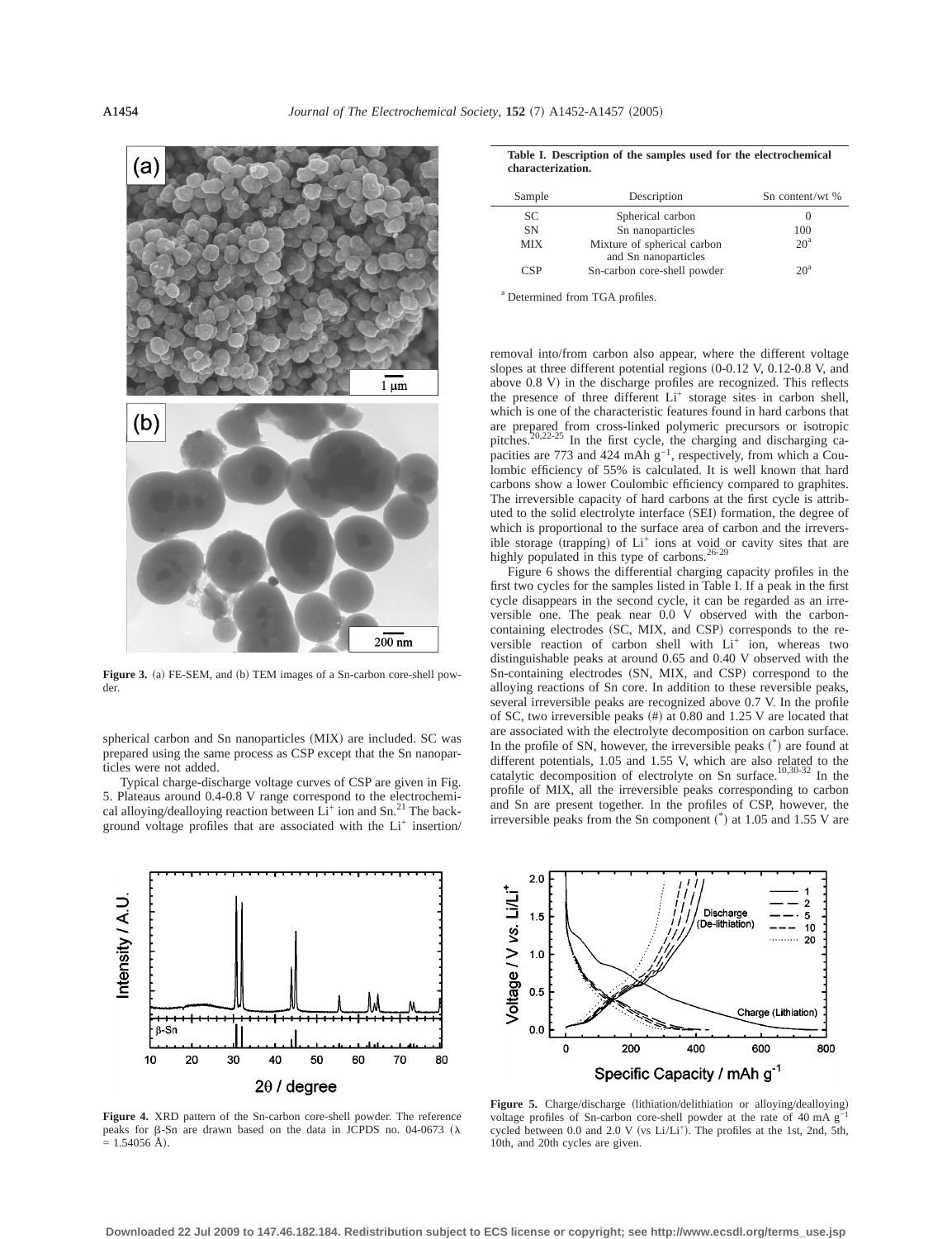

**Figure 6.** Differential charging capacity profiles during the first two cycles for SC, SN, MIX, and CSP electrodes (Table I). Symbols of "#" and "\* represent the irreversible peaks corresponding to carbon and Sn, respectively.

not found, implying that the Sn metal surface in CSP electrode is not exposed to the electrolyte. This confirms that the Sn nanoparticles are well encapsulated by the carbon shell.

Figure 7 compares the cycle performance of CSP to that of the control samples (SN and MIX). The results are summarized in Table II along with some initial performance data. The capacity retention of MIX is better than that of SN, while the first discharging capacity is less. It suggests that the spherical carbon in MIX can serve as a



**Figure 7.** The specific discharge capacity of SN, MIX, and CSP electrodes according to cycle number.

|          |  | Table II. Summary of electrochemical performance of the |  |  |
|----------|--|---------------------------------------------------------|--|--|
| samples. |  |                                                         |  |  |

|            |                                                     | Capacity retained at cycle/% |                  |      |  |
|------------|-----------------------------------------------------|------------------------------|------------------|------|--|
| Sample     | First discharging specific<br>capacity/mAh $g^{-1}$ | 10th                         | 20 <sub>th</sub> | 40th |  |
| <b>SN</b>  | 638                                                 | 21                           | 11               |      |  |
| <b>MIX</b> | 404                                                 | 46                           | 31               | 10   |  |
| <b>CSP</b> | 424                                                 | 84                           | 72               | 69   |  |

buffering phase accommodating the volume expansion of Sn. Despite the same Sn contents  $(20 \text{ wt } %)$  in MIX and CSP, the cyclability of CSP is considerably better than that of MIX, suggesting the core-shell structure provides a significant advantage in maintaining the structural integrity of electrodes. It is believed that the core-shell structure not only prohibits the aggregation of Sn particles but also provides an intimate electrical contact to Sn particles to maintain the conduction path between Sn core and carbon shell. In order to confirm if the latter favorable feature is really prevails, the GITT was used to keep track of the polarization variation while the electrodes were being charged or discharged. Figure 8a shows the overall transient voltage profile of CSP in the second cycle. A typical voltage transient upon a single current pulse cycle during charging is represented in the inset. When the current pulse is applied during charging, voltage increases to reach the closed circuit voltage  $(CCV)$  due to the ohmic and charge-transfer resistance.<sup>33</sup> Upon a turn-off of current pulse, voltage drops to reach a quasi-equilibrium value  $(QOCV)$ . Figure 8b shows the variation of polarization for MIX, the difference between CCV and QOCV in each voltage transient, where two features are immediately apparent. First, the polarization becomes smaller at more negative potentials in the charging period, whereas it steadily increases at more positive potentials in the discharging period. A similar observation was made in the Si composite electrodes where Si powder, carbon additive, and polymeric binder were loaded.<sup>33</sup> The evolution of polarization with cycling can be rationalized as follows. Sn particles are expanded upon charging as a result of alloying reaction with  $Li^+$  ions, which leads to a swelling of the electrode layer. In the forthcoming discharging period, Sn particles are contracted as a result of dealloying reaction, but the electrode layer remains swollen because the electrode layer is not elastic. The net result after a cycle is a loosening or weakening of the electrical contact between Sn and carbon particles, which leads to an increase in polarization. A slight decrease in polarization in the charging period is due to a better contact made between Sn and carbon particles as a result of volume expansion in Sn particles. The second feature observed in Fig. 8b is the ever-increasing polarization with cycling. This must result from a gradual electrode degradation caused by the breakdown of conductive network, which also accounts for a poor cycle performance for MIX (Fig. 7). The polarization behavior of  $CSP$  is totally different from that for  $MIX$  (Fig. 8c). The anode polarization increases only slightly in the discharging period. Moreover, the polarization does not vary significantly even after repeated cell cycling. It is thus safe to say that the electrical contact between Sn core and carbon shell is well maintained even after a severe volume change in Sn core.

Figure 9 represents the differential discharging capacity profiles for the samples listed in Table II. Four separable peaks in the range 0.4 to 0.8 V correspond to the dealloying reaction of Sn, whereas a broad peak at 0.05 V and a weak peak near 1.2 V correspond to the Li<sup>+</sup> removal from the carbon. Counting only the discharge capacity delivered by Sn, it is apparent that the capacity retention of coreshell powder (CSP) electrode is better than that of either bare Sn (SN) or mixture (MIX) electrode. In the case of CSP electrode, the intensity of four peaks corresponding to the dealloying of Sn is still significant even after  $20$  cycles (Fig. 9), whereas those in SN or MIX electrodes decay rapidly (Fig. 9). Even in the CSP electrode, however, a slow but steady capacity loss in both Sn and carbon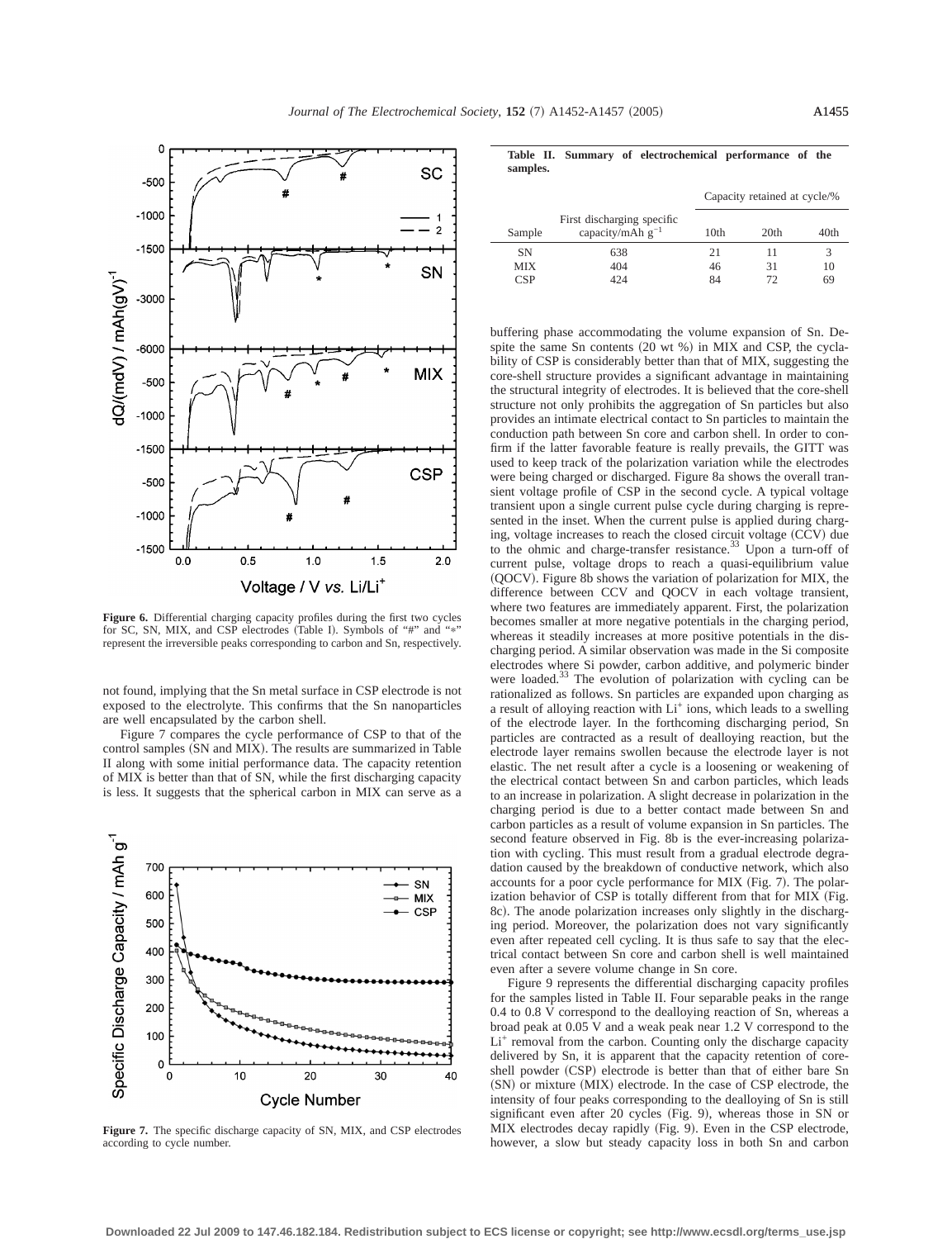

Figure 8. (a) Transient voltage profile obtained with the CSP electrode in the second cycle. A typical voltage transient in a single current pulse cycle during charging is enclosed as inset. (b) Potential-dependent polarization behavior of the MIX electrode at the 2nd, 5th, 10th, 20th, and 30th cycles. ~c! Potential-dependent polarization for the CSP electrode.

components is unavoidable, as indicated by the diminution of all the peaks in Fig. 9 upon cycling. In order to examine the cause of capacity decay in the CSP electrode, the particle morphology after cycles has been examined. Figure 10a and b are the TEM images of selected particle taken from the CSP electrode at the end of the first charge and the first discharge, respectively. It is immediately noticed that the Sn cores have not yet been aggregated, well protected by the carbon shell. Figure 10a shows that a part of the carbon shell has been broken, which may be the result of volume expansion in Sn core upon Li+ insertion. Moreover, a significant volume expansion of Sn particle is found. Figure 10b shows the void between Sn and carbon, which might have been generated by the contraction of Sn core as Li<sup>+</sup> is extracted. The evolution of void space and crack may explain the slight but apparent capacity loss encountered in both Sn and carbon components in this core-shell structured electrode.

We believe that the cycle life can be further improved by opti-



Figure 9. Differential discharging capacity profiles taken with the electrodes. Profiles in the 1st, 5th, 10th, and 20th cycles are given.

mizing the design of core-shell structure. For example, either an employment of even smaller metal nanoparticles or replacement of Sn with alloys such as SnSb, or both, would provide a better cyclability. Accordingly, our future work will focus on controlling the size and the composition of metal core, carbon shell thickness, and so forth.

### **Conclusion**

Using an RF microemulsion polymerization performed in the presence of hydrophobized Sn nanoparticles, Sn-carbon core-shell powder was synthesized. The encapsulation of Sn core with carbon shell was confirmed both by TEM images and by the absence of irreversible peaks in the differential capacity profiles. The Sn-carbon core-shell structured powder showed an improved cycle performance compared to the physical mixture comprising Sn and carbon. The enhanced cycle performance is believed to be due to the inhibition of aggregation between Sn particles as well as the intimate contact between Sn core and carbon shell. The latter favorable feature was ascertained by the GITT results. The differential discharging capacity profiles illustrate that the capacity decays in both Sn and carbon components. The TEM images of Sn-carbon core-shell powder after cycling suggest that the cracks in carbon shell and the voids between Sn and carbon are developed due to the volume change of Sn core, which can explain a slow but obvious capacity decay in this electrode.